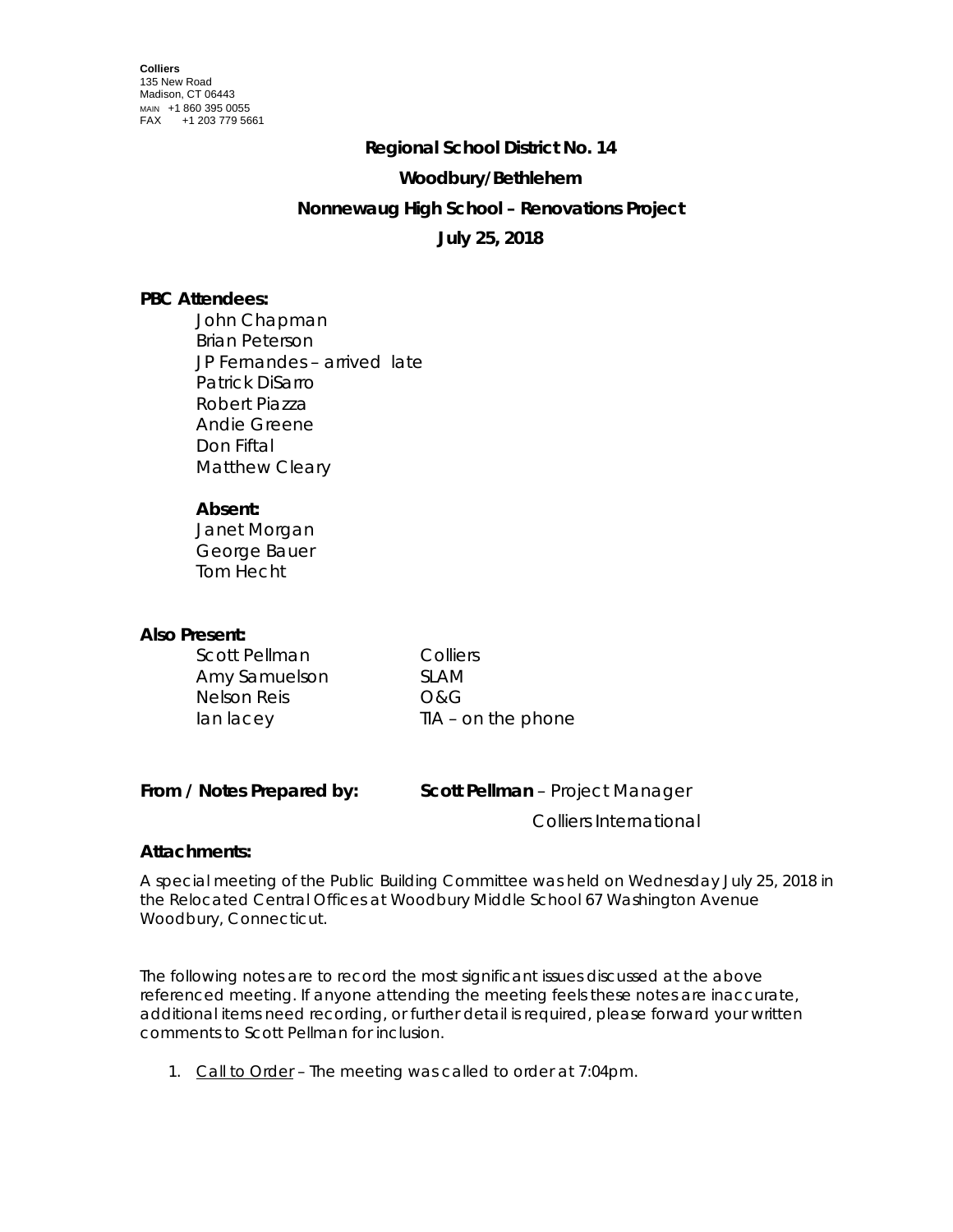- 2. Site and Athletic facility Discussions
	- **a.** Scott Pellman introduced the meeting noting the task that was assigned to the construction team after the last meeting was to further clarify the field renovation scope and to achieve a not to exceed cost of \$75,000 for the football field renovation.

John Chapman stated that there were three issues that required attention, revised top soil, turning down the sprinkler heads and the survey.

- **b.** PCO 057 Option A and Option B Nelson Reis reviewed the updated proposals incorporating the review comments received from the design team. Nelson stated that Ian's Lacey's review was helpful and that Ian along with O&G had also spoken with Kevin Foley from Liberty to confirm the scope.
	- I. Top Soil The top soils cut fill analysis is frustrating from a material management standpoint. The base bid without the artificial turf field has an import of topsoil but with the top soil material that will be removed with the turf field installation you have a balanced site. Managing the material is the key issue. Richards proposal now excludes all top soil, liberty will add sand which will fluff up the fields and there should not be any need for additional top soil. The approach for the addition of sand and the elimination of the need for any additional top soil was also confirmed by Ian lacey.
	- II. Surveying Richards believed that they would have to re-stake the field. Per the discussions with Kevin the added survey has been struck from the proposal and Liberty will provide all required GPS grading.
	- III. Sprinkler heads Turning down the heads is still required by the subcontractor however the price came down per head and there are two proposed approaches for the work. The first option is to perform the work as a lump sum Fee and the second would approach the work as an allowance billed for time and materials. If it went over the allowance the contractor would require additional fee. The two options are close in cost.

John Chapman reviewed the two PCO's noting that the amount provided included all insurance and management costs.

Option A – Overall cost with an allowance for sprinkler head work - \$73, 189 Option B – overall costs with a fixed fee for sprinkler head work - \$75,332

John Chapman stated that Ian's commentary was helpful and believes that we are in agreement for the field work.

Andie Greene commented that he understood the rational for doing the lump sum approach on the sprinkler head work however If it does not take as long as anticipated we will pay too high a price for future head relocations.

Nelson Reis stated that O&G would oversee the irrigation head work to verify how long each head takes to turn down and turn back up each head to confirm the assumed time.

John Chapman stated that the grading is important because we do not have an excess of material on site. Field #1 gives Richards and Liberty a chance to perform.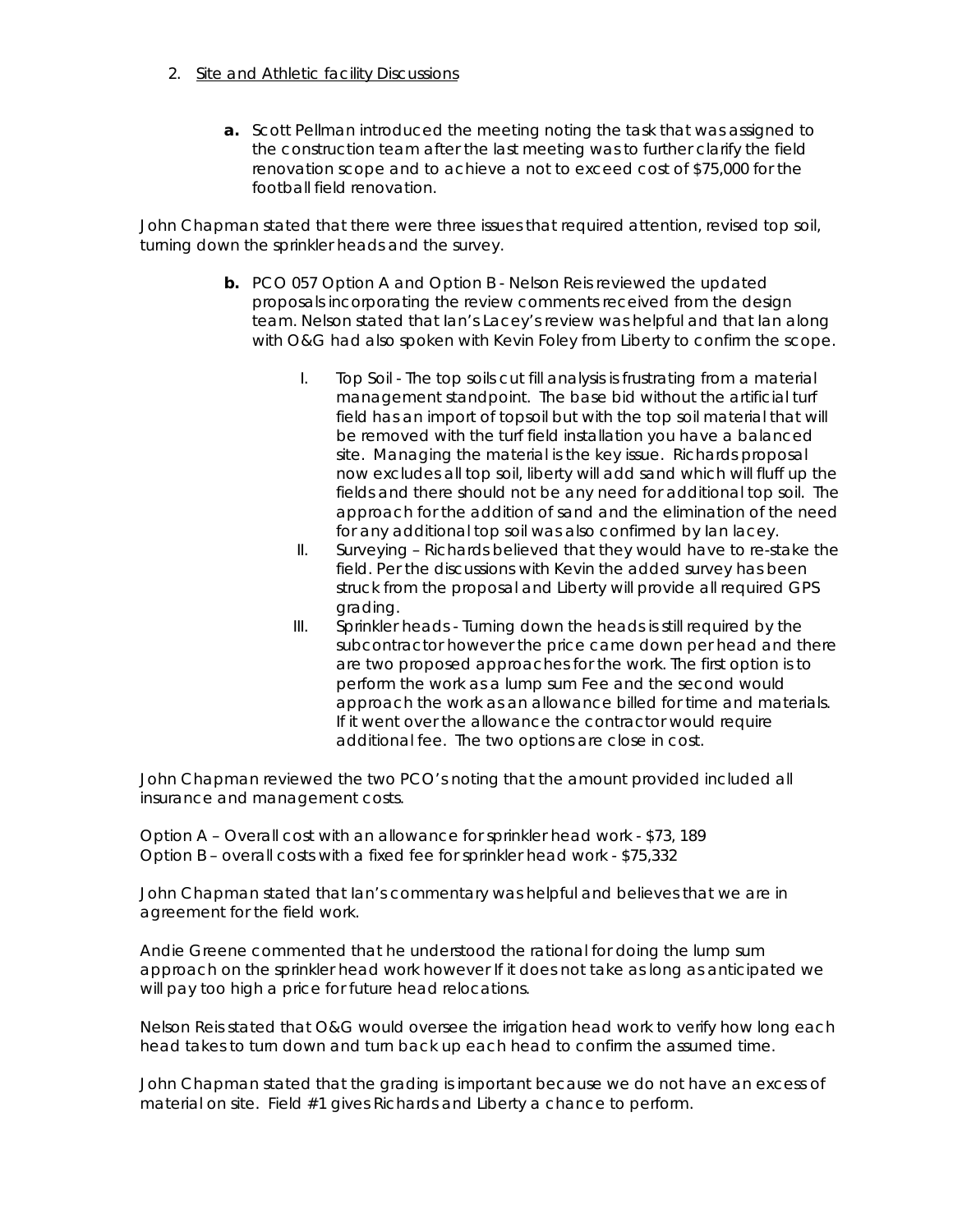**John Chapman made a motion to approve PCO 057B in the amount of \$75,332 lump sum to strip and re-seed field #1 Seconded by Robert Piazza – Discussion – All in favor - Unanimous** (JP fernandes was not in attendance for this vote)

Scott Pellman noted that the other athletic field proposals that will be reviewed and acted on in the future have similar reductions as those presented for the football field renovation.

- 3. Other Business Coming before the Committee
	- **a.** Review of the Amendment #10 Amendment #10 to SLAMS contract will cover costs for Ian Lacey's support and construction oversight of the field renovations. The proposal includes 20 ½ day field visits and corresponding reports along with a \$4,000 allowance for additional hourly support.

Amy Samuelson noted that there is a three page back up that describes the scope of services including the site visits and report.

Ian lacey expanded on the scope discussions describing how they look at the critical points of the work and that they don't have to be on site each day. They are typically only on site a half day at a time looking to see that the contractor is following the process and then will draft reports that will be provided to the committee. If meeting attendance is required to present progress they can do that as well. Ian noted that Kevin from Liberty believes that one or two of the grading points might need to change slightly which is typical. They would review stripping, addition of the sand and soil amendments, grading, re-seeding and re-positioning of the sprinkler heads. Turning the heads down is not a concern but watching them go back up is critical and they would offer input to make sure no heads are exposed and damaged.

Scott Pellman inquired about the 20 site visits in the proposal and if that number of visits would cover all the potential field renovations.

Amy Samuelson believed once a week over this and the next summer and every other week in the spring and fall amounted to the 20 visits.

Ian stated that Amy is correct and that number of visits should be plenty. Included would be one or two visits post reconstruction to observe the seed growth. We will try and work diligently to that number.

Amy stated that the proposal should not need to be voted on again, if the other fields were not used the amount invoiced against the proposal would be less because it is based on unit costs.

John Chapman believes that it will be important to document the progress and if Ian sees something there should be a process to notify the contractor and have the authority to get the issues correct.

Ian stated that they have worked with Liberty in the past and if they see something out of the ordinary they would stop the job and raise the issue with O&G.

**John Chapman made a motion to approve Amendment #10 rev3 to the professional service agreement between Region 14 and SLAM for professional services for oversight of the field renovations not to exceed \$30,400 Seconded by Don Fiftal – Discussions – All in Favor – Unanimous.**

4. Public Comment

None.